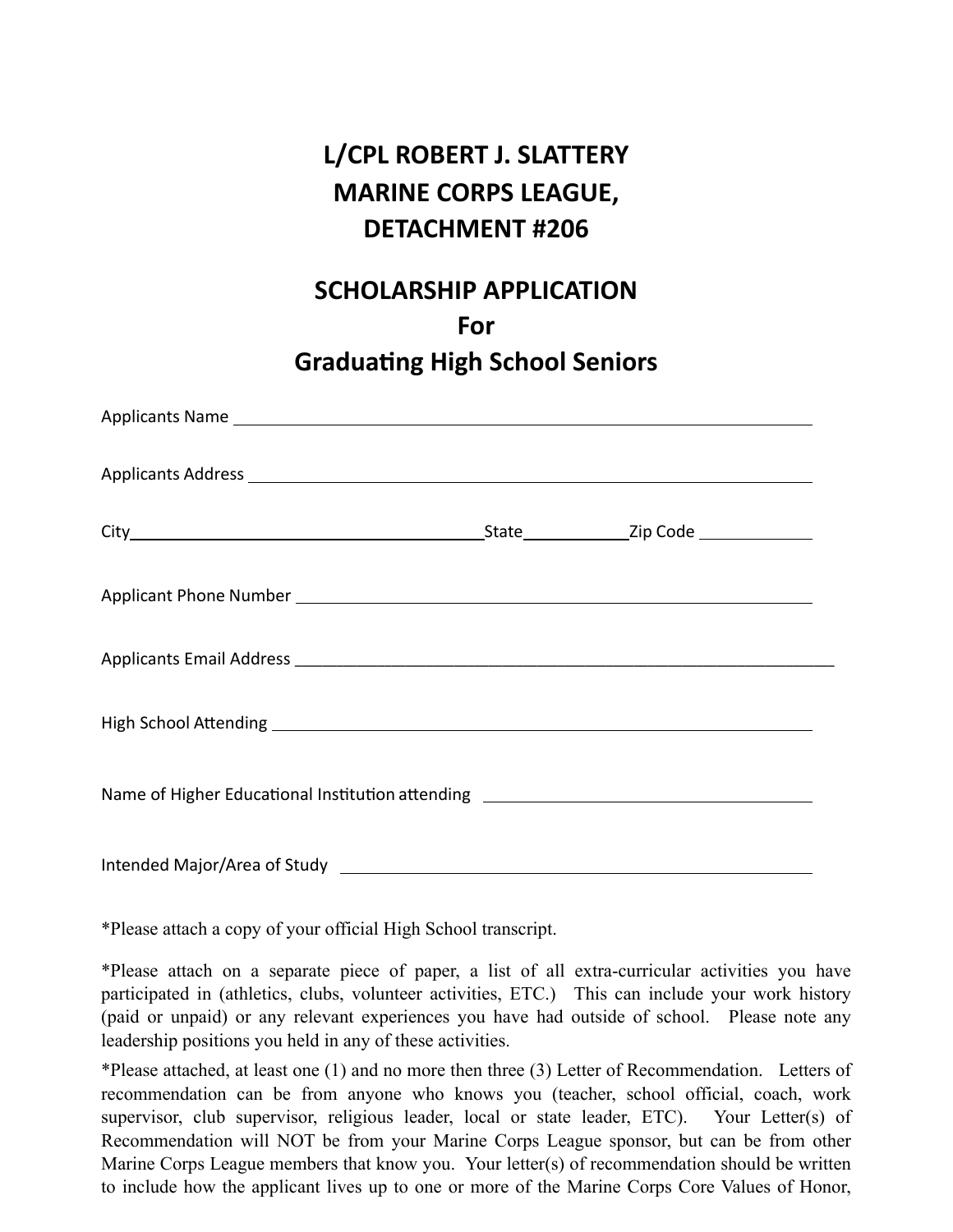Courage, and Commitment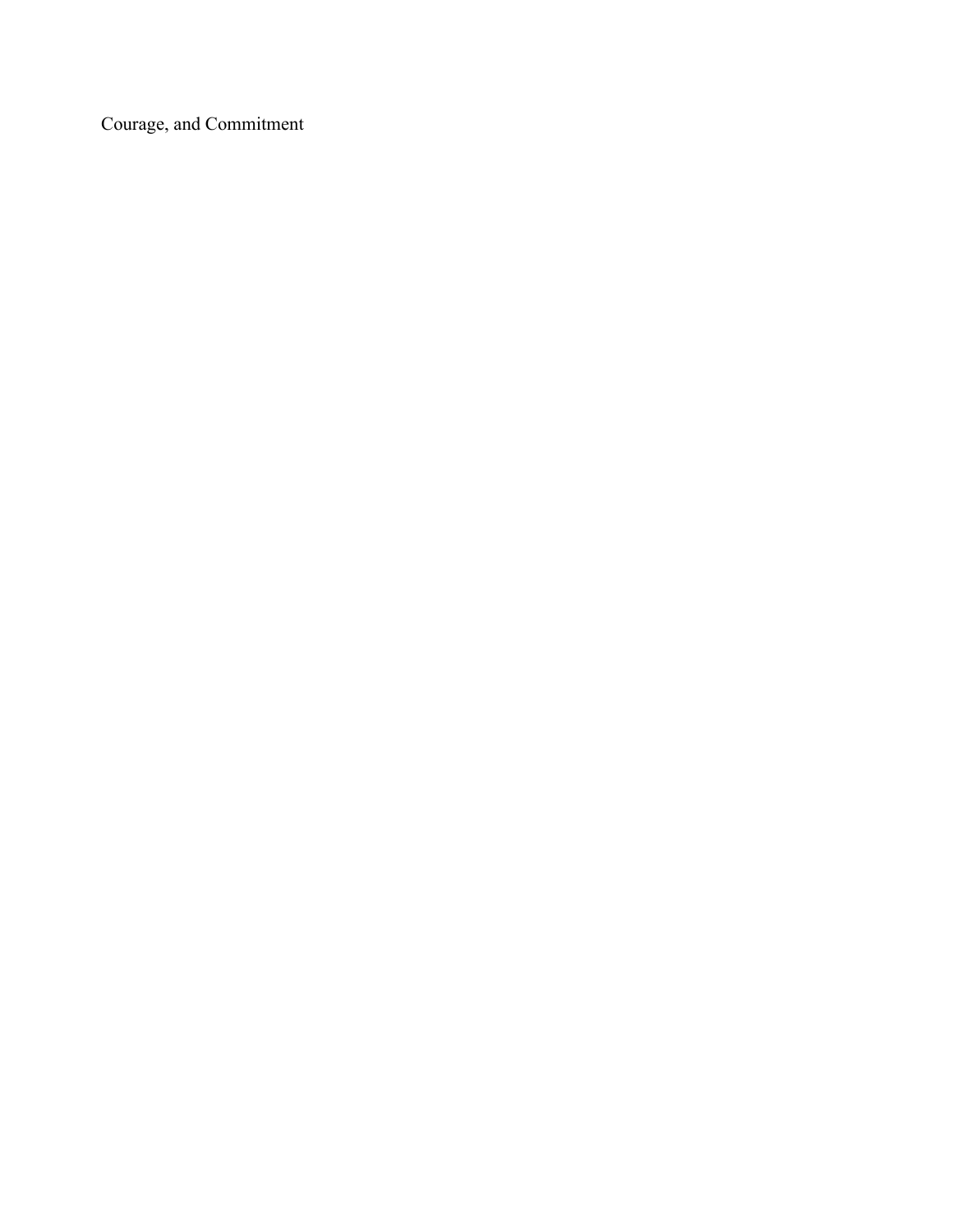**I agree that all information provided is true to the best of my knowledge. I also agree to provide all documentation required by the L/CPL Robert J. Slattery Detachment of The Marine Corps League should I be selected as a recipient for this scholarship.**

| Date                                                                                                                                                                                                                           | Signature<br><u> 1980 - Andrea State Barbara, política establecera en la contrada de la contrada de la contrada de la contrada</u> |
|--------------------------------------------------------------------------------------------------------------------------------------------------------------------------------------------------------------------------------|------------------------------------------------------------------------------------------------------------------------------------|
|                                                                                                                                                                                                                                |                                                                                                                                    |
|                                                                                                                                                                                                                                |                                                                                                                                    |
| Sponsored by Detachment Member Sponsored by Detachment Member                                                                                                                                                                  |                                                                                                                                    |
| Relationship to You are all the control of the control of the control of the control of the control of the control of the control of the control of the control of the control of the control of the control of the control of |                                                                                                                                    |

In the event the sponsor is deceased, proof of good standing in the League at the time of death is required. This scholarship is intended to be given to Detachment Members in good standing, their Spouses, Children, Grandchildren and Great-Grandchildren.

Scholarship Applications can be submitted one of two ways:

- 1. To Submit via Email, send to: mclslatterydet.scholarship@gmail.com
- 2. Or mail to:

L/CPL Robert J. Slattery Detachment #206 Marine Corps League ATTN: Scholarship Committee Chairperson PO Box 206 East Hanover, NJ 07936

Please note that submitting via email is the preferred method.

#### *If you have any questions, please contact the Scholarship Committee at mclslatterydet.scholarship@gmail.com*